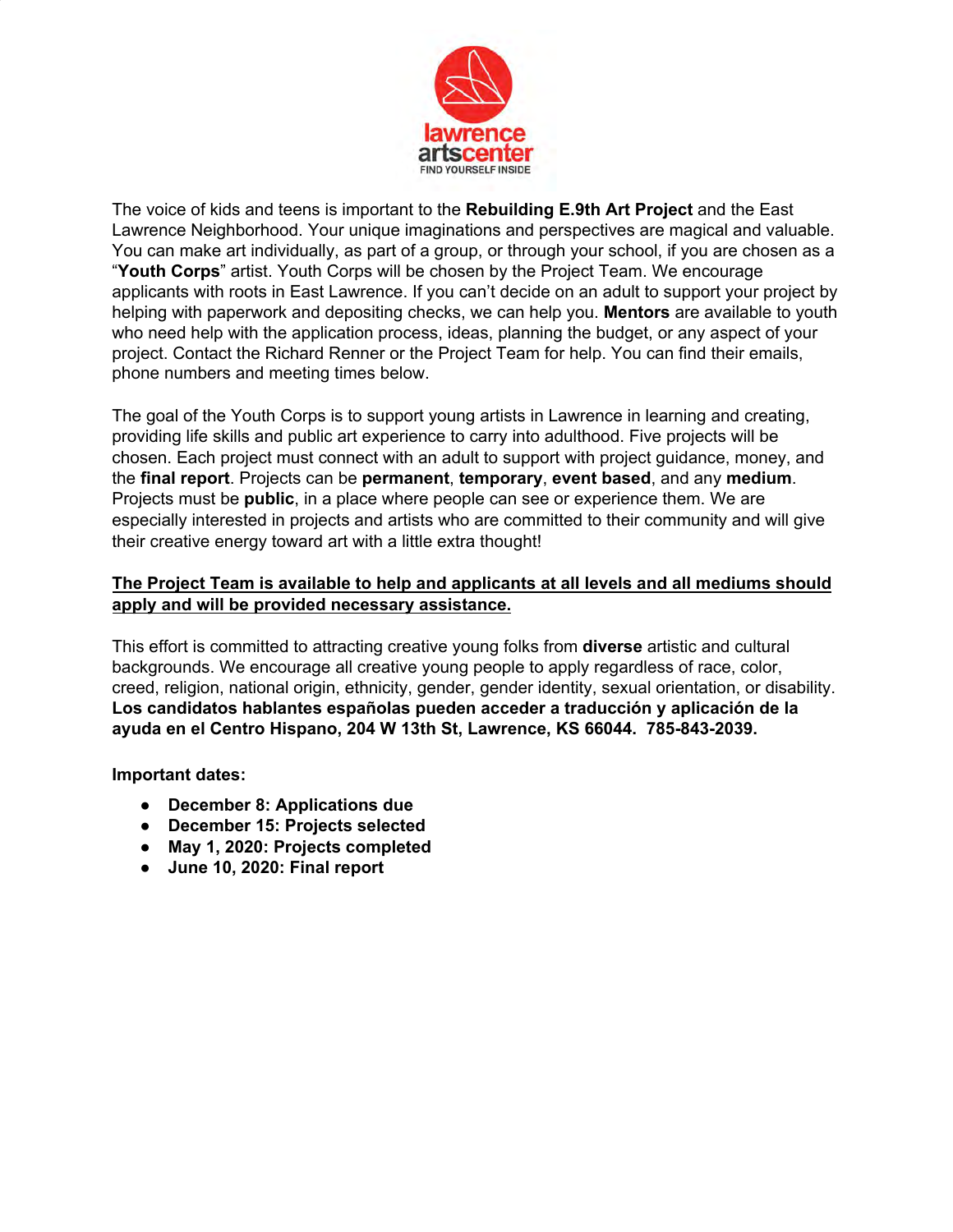

# **Project Title**

| $\mathbf{v}$<br>. |  |  |  |
|-------------------|--|--|--|

## **Your Name**

| First Name: | Last Name: |  |
|-------------|------------|--|
|             |            |  |
|             |            |  |
|             |            |  |

Are you working with other kids? If so, who are they? List the names of everyone involved here:<br>First Name: First Name: Last Name:

| <b>FIISU INAILIE.</b> | Last Ivallie. |
|-----------------------|---------------|
|                       |               |
|                       |               |
|                       |               |
|                       |               |
|                       |               |
|                       |               |
|                       |               |
|                       |               |
|                       |               |
|                       |               |
|                       |               |
|                       |               |
|                       |               |
|                       |               |
|                       |               |
|                       |               |
|                       |               |

**Adult helper** – Someone over 18 years old who can help, mentor and guide-

| First Name: | Last Name: |  |
|-------------|------------|--|
|             |            |  |
|             |            |  |
|             |            |  |

How do you think the adult mentor will support you and your project?.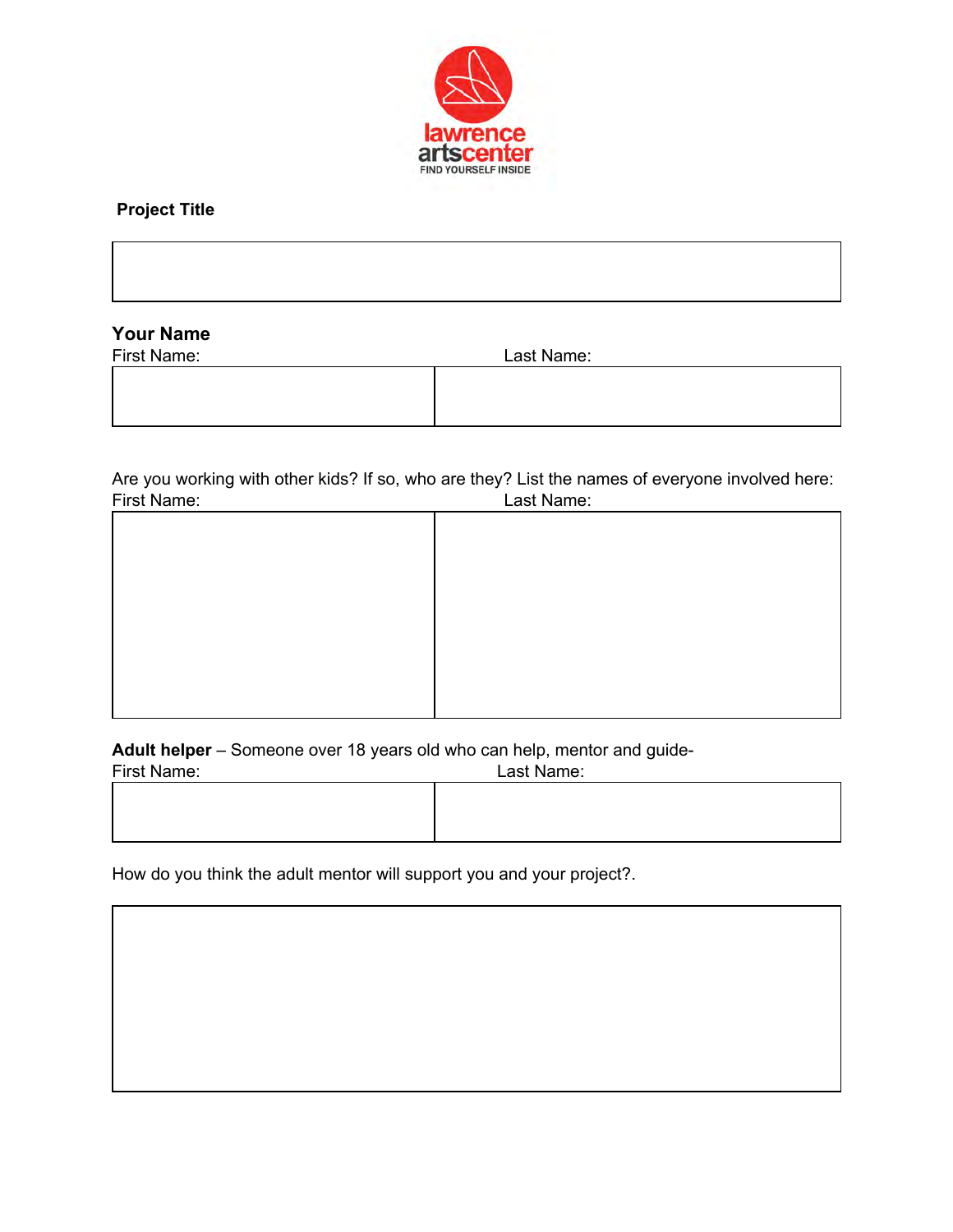

**Project Description** - Tell us what you want to do. Include drawings, stories, or anything that would help someone understand your idea. Use extra pages, if needed.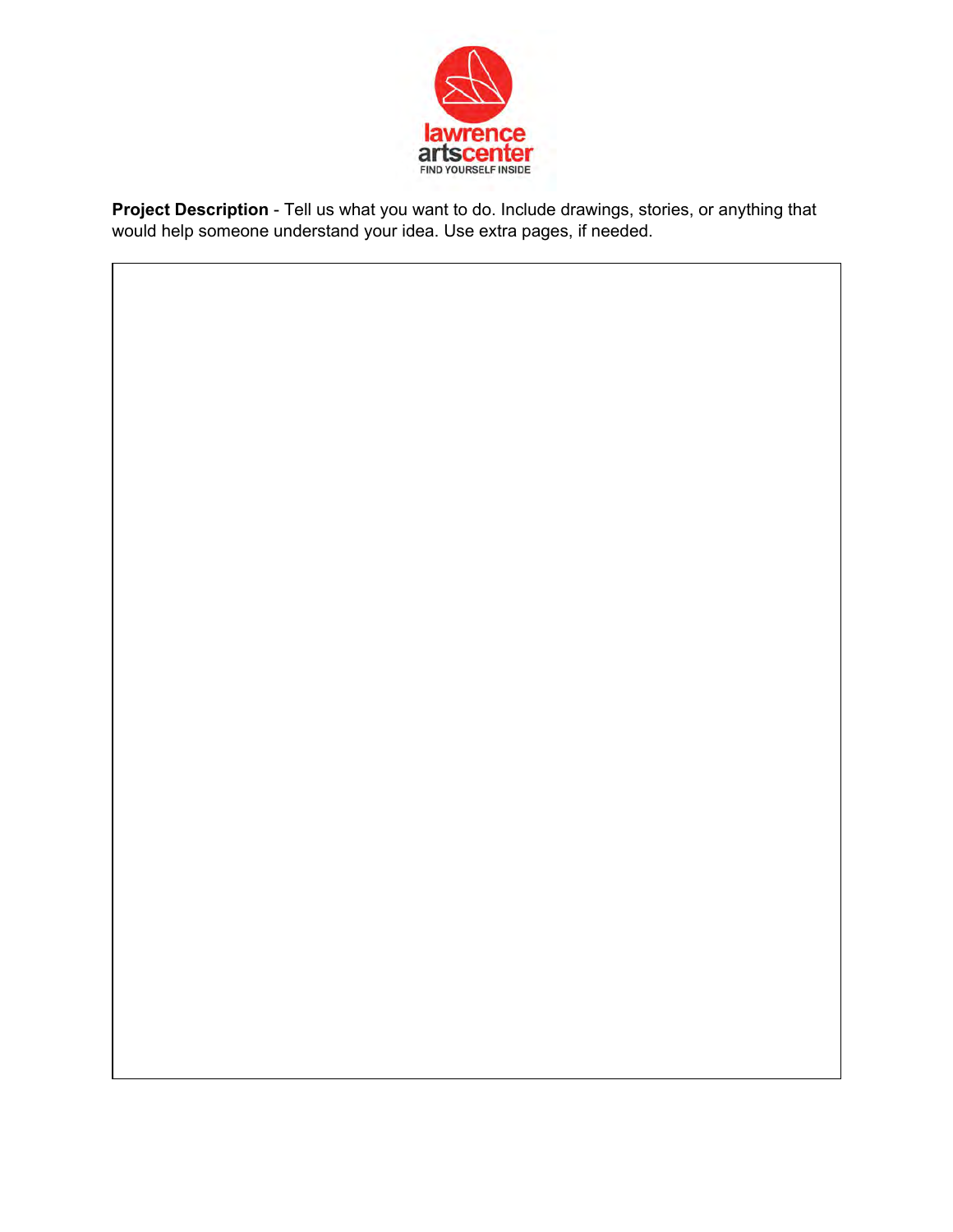

**Project Timeline** – A project timeline is a schedule for making your project. All Projects need to be finished by May 1, 2020. Include as many pieces as you can.

Ex.(pretend it is an art garden that will donate veggies to Just Food)

- December 27- Start learning about different plants and what they need. Spend my holiday break choosing the best plants for spring planting.
- December 30- Ask Bon Bon if I can use a section of their garden as a location.
- January 4- Complete sketch of garden plan.
- January 10- Visit the Lawrence Seed library for free seeds.
- January 15- Start seeds indoors.
- February 1- Make painted signs to label plants.
- March 20- Do early planting of potatoes and radishes.
- April 10- Do late planting of zucchini, basil, etc.
- April 30- Take photos of growth, share with Just Food staff and ELNA board via email with plan to deliver food after harvests.
- May 1- Write a report about the project and submit it by May 30.

#### **Write your timeline here or attach it on another page.**

| Date | What will you do? |
|------|-------------------|
|      |                   |
|      |                   |
|      |                   |
|      |                   |
|      |                   |
|      |                   |
|      |                   |
|      |                   |
|      |                   |
|      |                   |
|      |                   |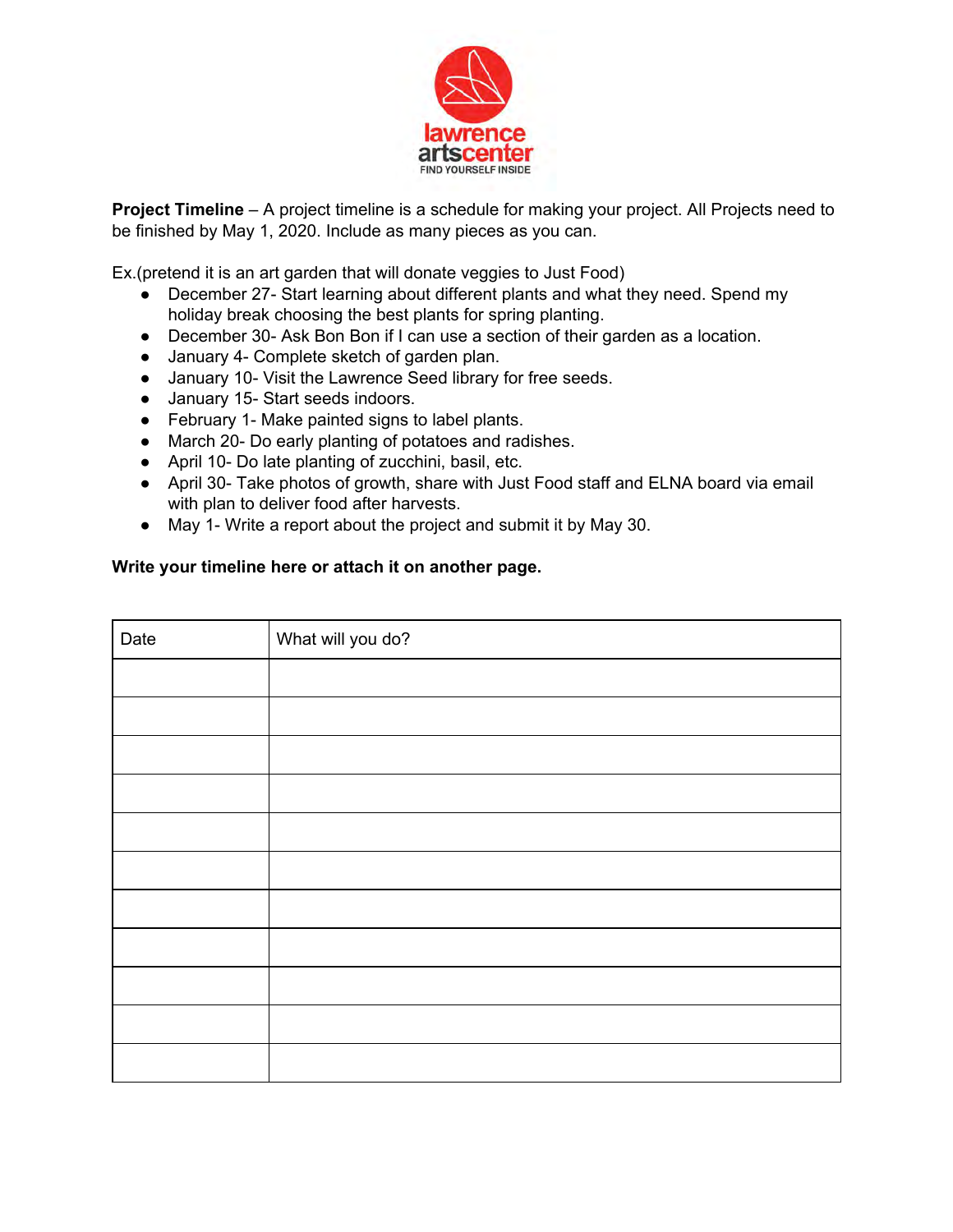

**Project Budget** – A budget is a list of **expenses** and **income** for your project. Think about this and be as complete as you can. You can use the budget example we have provided to get started. Fill it out here or attach on a different page. Budgets include **income** and **expenses**.

Income- Money or donated materials/services that you receive for the project. If you receive a donated material or servic, list it's price (even if you didn't pay for it) as income. Expense- Money that you spend on the project. The total or sum is the cost of your project.

Here's the tricky part. The total or sum for the income must match the total or sum of the expense! Look at the example budget and ask your adult support person to help you write your own.

| Income                                 | Price  | Expense                        | Price |
|----------------------------------------|--------|--------------------------------|-------|
| Labor, tilling (help from a<br>friend) | \$200  | Labor, tilling                 | \$200 |
| Seeds (Donation)                       | \$30   | Seeds (donated &<br>purchased) | \$45  |
| <b>Garden Tools from ELNA</b>          | \$50   | Supplies-Basket, Paints        | \$150 |
| Youth Corps Grant                      | \$1000 | Water                          | \$150 |
| Total                                  | \$1280 | Photographer                   | \$100 |

Sample Budget

| Price  | Expense                        | Price  |
|--------|--------------------------------|--------|
| \$200  | Labor, tilling                 | \$200  |
| \$30   | Seeds (donated &<br>purchased) | \$45   |
| \$50   | Supplies-Basket, Paints        | \$150  |
| \$1000 | Water                          | \$150  |
| \$1280 | Photographer                   | \$100  |
|        | Website                        | \$255  |
|        | <b>Flyers for Garden Tour</b>  | \$100  |
|        | Total                          | \$1280 |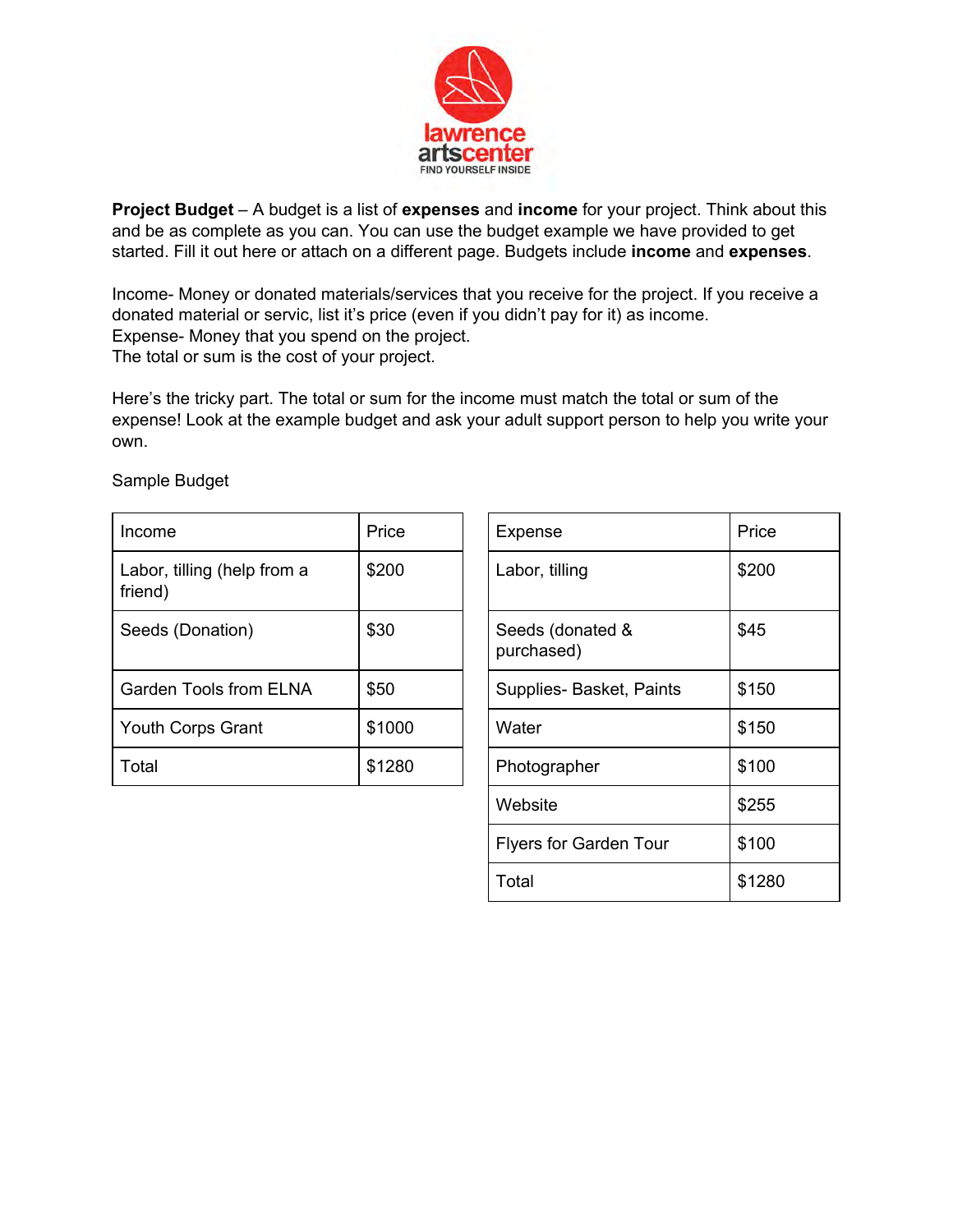

| Income |       | Expense |       |
|--------|-------|---------|-------|
| Item   | Price | Item    | Price |
|        |       |         |       |
|        |       |         |       |
|        |       |         |       |
|        |       |         |       |
|        |       |         |       |
|        |       |         |       |
|        |       |         |       |
|        |       |         |       |
|        |       |         |       |
|        |       |         |       |
|        |       |         |       |
|        |       |         |       |
| Total  |       | Total   |       |

## **Other attachments:**

Include any photos or samples of your art, poetry, music, ideas, etc. If you would like to submit digital files, send them to the email address below when you submit your application.